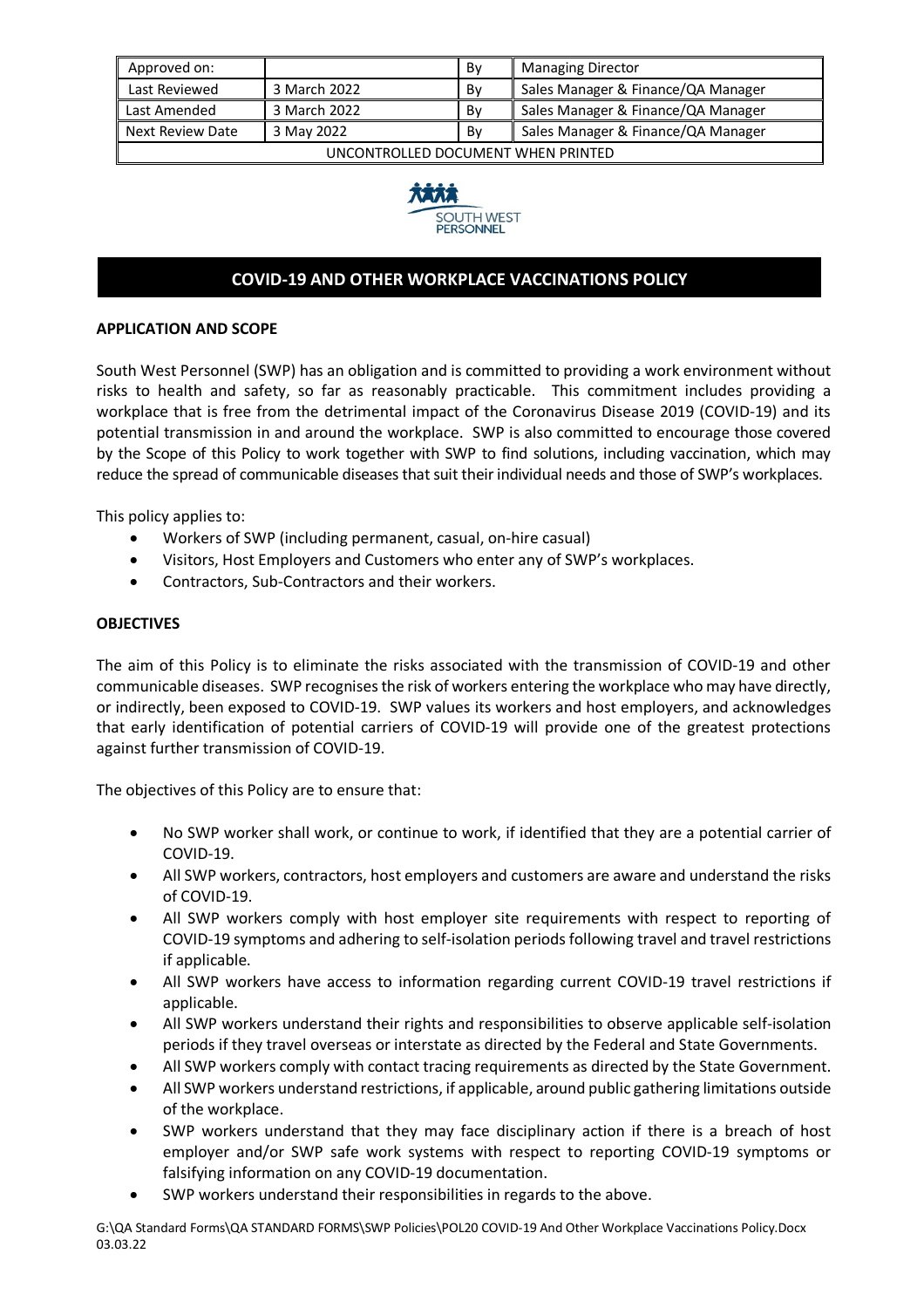| Approved on:                                                                      |              | Bv | Managing Director                  |  |
|-----------------------------------------------------------------------------------|--------------|----|------------------------------------|--|
| Last Reviewed                                                                     | 3 March 2022 | Bv | Sales Manager & Finance/QA Manager |  |
| Last Amended                                                                      | 3 March 2022 | Bv | Sales Manager & Finance/QA Manager |  |
| Sales Manager & Finance/QA Manager<br><b>Next Review Date</b><br>3 May 2022<br>Bv |              |    |                                    |  |
| UNCONTROLLED DOCUMENT WHEN PRINTED                                                |              |    |                                    |  |

## **DEFINITIONS**

| <b>Term</b>                  | <b>Definition</b>                                                                                                                                                                                                                                                                                                                                                                                                |  |  |
|------------------------------|------------------------------------------------------------------------------------------------------------------------------------------------------------------------------------------------------------------------------------------------------------------------------------------------------------------------------------------------------------------------------------------------------------------|--|--|
| COVID-19                     | The infectious disease caused by the most recently discovered<br>coronavirus, causing respiratory disease and producing symptoms<br>similar to influenza. The illness can range from asymptomatic or mild<br>through to severe disease and death.                                                                                                                                                                |  |  |
| <b>Self-Isolation Period</b> | A set period of time of isolation in the event of a positive COVID-19<br>test result or being deemed as a close contact under the definition<br>provided by the WA Government.                                                                                                                                                                                                                                   |  |  |
| <b>Close Contact</b>         | As outlined on the WA Government website:<br>https://ww2.health.wa.gov.au/Media-releases/2022/Chief-Health-<br>Officer-issues-advice-on-COVID-19-contacts                                                                                                                                                                                                                                                        |  |  |
| <b>COVID-19 Cluster</b>      | A group of people who have been in close proximity to a confirmed, or<br>suspected, case of COVID-19.                                                                                                                                                                                                                                                                                                            |  |  |
| <b>Travel Ban</b>            | An imposition by the State or Federal Government on interstate or<br>overseas travel restrictions.                                                                                                                                                                                                                                                                                                               |  |  |
| <b>SWP Worker</b>            | A person employed by SWP in either a permanent, casual or on-hire<br>casual basis.                                                                                                                                                                                                                                                                                                                               |  |  |
| Workplace                    | Any location including land/buildings/vehicles/machinery and or other<br>premises or equipment where work is carried out for or on behalf of<br>SWP and SWP's clients.                                                                                                                                                                                                                                           |  |  |
| <b>G2G Pass</b>              | The G2G PASS is an initiative by the WA Police required to travel into<br>WA.                                                                                                                                                                                                                                                                                                                                    |  |  |
| <b>Mandate</b>               | An authorisation to act quickly to implement a specific situation as<br>advised from time to time by the State and/or Federal Government.                                                                                                                                                                                                                                                                        |  |  |
| <b>Immunisation</b>          | The process of getting the vaccine and becoming immune to the<br>disease following vaccination.                                                                                                                                                                                                                                                                                                                  |  |  |
| Vaccination                  | Getting the injection or taking an oral vaccine dose.                                                                                                                                                                                                                                                                                                                                                            |  |  |
| <b>Communicable diseases</b> | Diseases that can spread from person to person such as, but not<br>limited to:<br>Chickenpox (Varicella)<br>$\bullet$<br>COVID <sub>19</sub><br>٠<br>Diphtheria<br>$\bullet$<br>Flu (Influenza)<br><b>Hepatitis A</b><br>$\bullet$<br><b>Hepatitis B</b><br>$\bullet$<br>Hib (Hemophilus Influenzae type b)<br>$\bullet$<br>HPV (Human papillomavirus)<br>$\bullet$<br>Measles<br>Meningococcal disease<br>Mumps |  |  |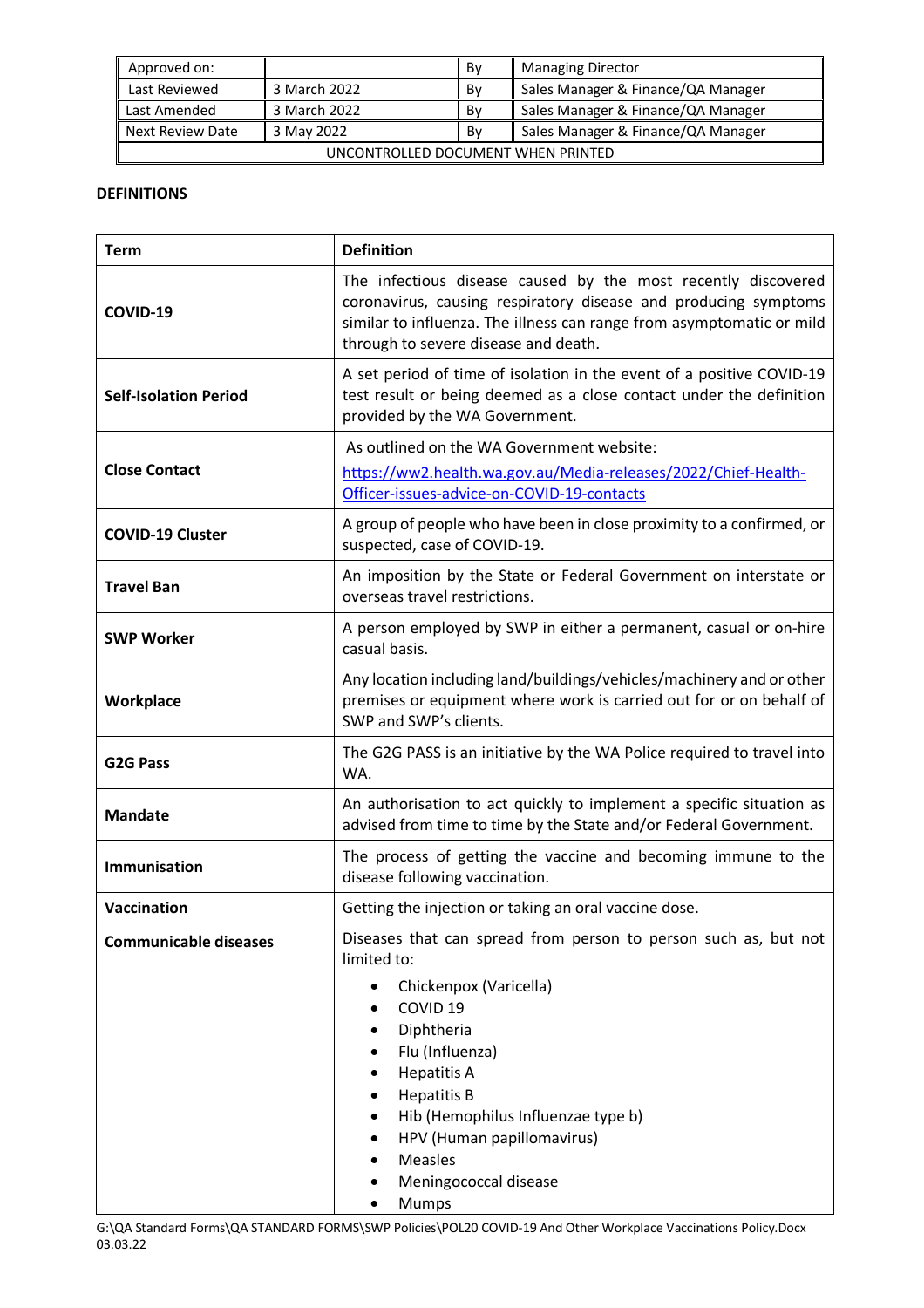| Approved on:                       |              | Bv | <b>Managing Director</b>           |
|------------------------------------|--------------|----|------------------------------------|
| Last Reviewed                      | 3 March 2022 | Bv | Sales Manager & Finance/QA Manager |
| Last Amended                       | 3 March 2022 | Bv | Sales Manager & Finance/QA Manager |
| Next Review Date                   | 3 May 2022   | Bv | Sales Manager & Finance/QA Manager |
| UNCONTROLLED DOCUMENT WHEN PRINTED |              |    |                                    |

| Pneumococcal disease                    |
|-----------------------------------------|
| Polio (Poliomyelitis)<br>$\bullet$      |
| Rotavirus                               |
| Rubella (German measles)<br>$\bullet$   |
| Shingles (Herpes zoster)<br>$\bullet$   |
| Tuberculosis                            |
| Whooping Cough (Pertussis)<br>$\bullet$ |

## **FURTHER TESTING**

All SWP workers may be requested to seek medical attention if it is confirmed, or suspected, that they are a potential carrier of COVID-19. This includes SWP workers who have presented to a host employer displaying flu-like symptoms and/or have been deemed a close contact or potential contact with a confirmed COVID-19 case, or COVID-19 cluster group. When instructed, the SWP worker is not to return to their place of employment, and hence their assignment if an on-hire worker, until they have produced a negative result confirming that they are not a carrier of COVID-19.

To support SWP's commitment to provide a safe working environment for its workers, a SWP worker may be requested to complete a COVID-19 test (e.g. Rapid Antigen Test) and have their temperature measured prior to entering the workplace.

SWP workers who are not vaccinated or who are not fully vaccinated (except for those that have provided an exemption from the COVID-19 vaccination from a medical practitioner) may be requested to wear an appropriate face mask whilst in the workplace. This also applies to SWP workers who have not provided satisfactory evidence of vaccination or exemption.

# **TRAVEL RESTRICTIONS AND EMPLOYER REQUIREMENTS**

All workers will be expected to comply with State and Federal Government restrictions with respect to interstate and overseas travel. This is inclusive of any travel bans and self-isolation periods.

SWP workers will also be provided with information, upon commencement, on site-specific procedures that they must comply with in relation to precautionary measures taken around COVID-19. These procedures may include contact tracing measures, used to track community transmission of COVID-19 should an outbreak occur, and regular testing for COVID-19.

A SWP worker may also be directed to stay away from their usual place of work and hence their assignment if an on-hire worker, if:

- The SWP worker has been identified as a close contact, as defined by the WA Government, of a person/s who has returned a positive COVID-19 test.
- As a precautionary measure due to a positive COVID-19 test by a fellow worker or contractor on the same worksite.
- The SWP worker has travelled to an area with an emerging COVID-19 threat.
- A COVID-19 vaccination is mandatory as directed by the State or Federal Government for the industry sector the Host Employer operates within and the SWP worker is not vaccinated.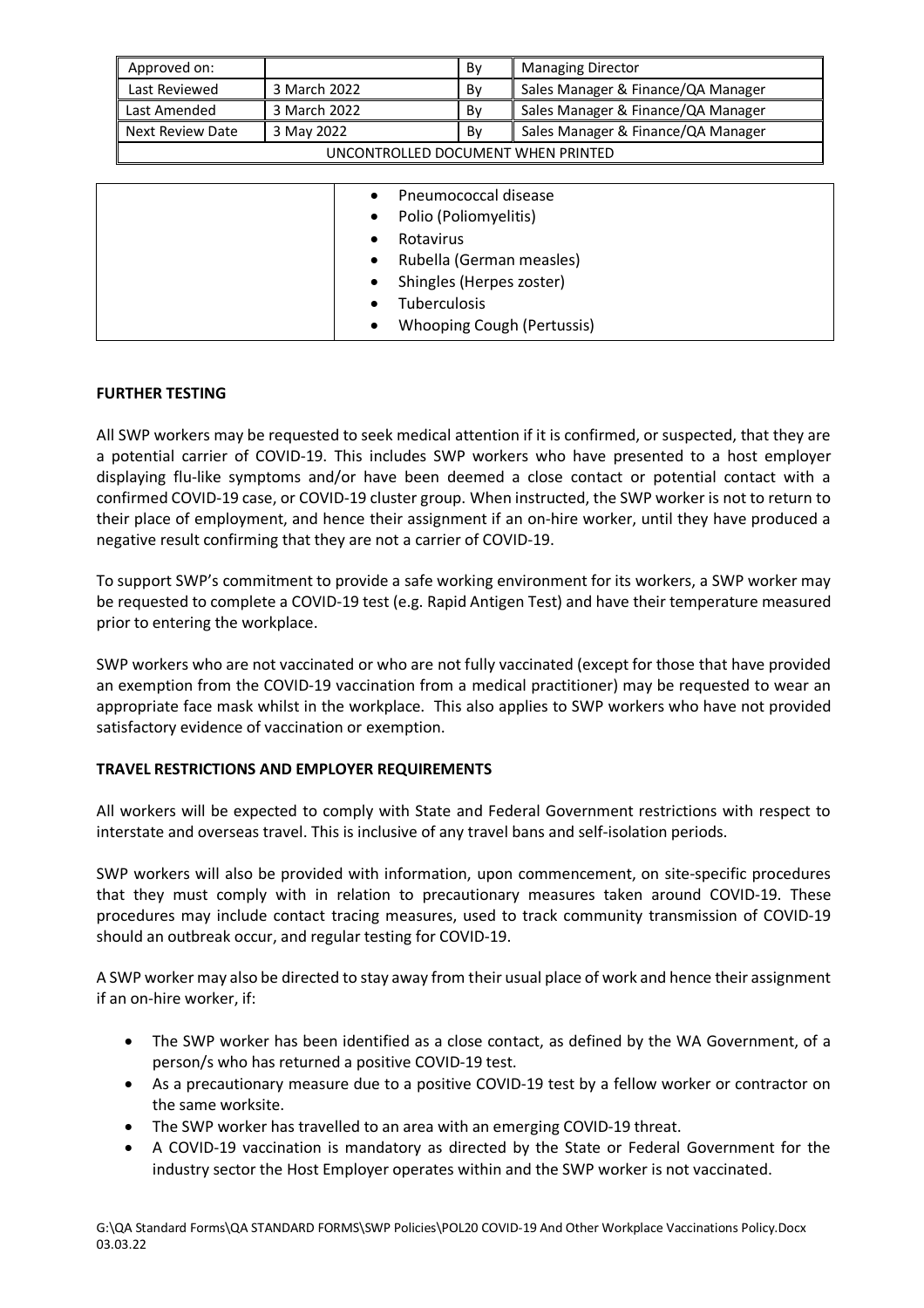| Approved on:                                                               |              | Bv | <b>Managing Director</b>           |  |
|----------------------------------------------------------------------------|--------------|----|------------------------------------|--|
| Last Reviewed                                                              | 3 March 2022 | Bv | Sales Manager & Finance/QA Manager |  |
| Last Amended                                                               | 3 March 2022 | Bv | Sales Manager & Finance/QA Manager |  |
| Sales Manager & Finance/QA Manager<br>Next Review Date<br>3 May 2022<br>Bv |              |    |                                    |  |
| UNCONTROLLED DOCUMENT WHEN PRINTED                                         |              |    |                                    |  |

## **MANDATORY COVID-19 VACCINATION**

Please refer to SWP's Mandatory COVID-19 Vaccination Procedure (POL20A) which outlines SWP's obligations in identifying, collecting and storing vaccination information of SWP workers as mandated by the State or Federal Government.

## **VACCINATIONS**

SWP will support its workers by:

- Communicating, supporting and encouraging (unless the requirement for vaccination is mandatory) workers to consider vaccination against communicable diseases.
- Providing paid time off for SWP workers up to a maximum of 2 hours to get vaccinated.
- Covering the cost of the vaccine, where one exists, up to \$25.00 upon provision of a receipt.
- Helping to ensure SWP workers have access to reliable and up-to-date information about the effectiveness of vaccinations.

#### **BREACH OF THIS POLICY**

An SWP worker who breaches this Policy may face disciplinary action up to and including termination of employment.

Examples of breaches include (but are not limited to):

- Falsifying information on any COVID-19 documentation.
- Breach of adherence to self-isolation periods following travel overseas or interstate or as directed by the State or Federal Government.
- Breach of host employer or SWP safe work procedures of adherence to COVID-19 precautionary measures.
- Failing to adhere to a self-isolation period following a test for COVID-19 or being deemed a close contact as outlined by the WA Government.

#### **COVID-19 AND COMMUNICABLE DISEASES FURTHER INFORMATION**

We encourage all who are covered by this Policy to frequently visit the following websites for the most up to date information and restrictions around COVID-19 and other communicable diseases.

- Government of Western Australia https://www.wa.gov.au/government/covid-19-coronavirus/covid-19-coronavirus-latest-updates/
- Department of Health, Government of Western Australia https://ww2.health.wa.gov.au/
- Australia Government Department of Health https://www.health.gov.au/
- Healthy WA https://www.healthywa.wa.gov.au/